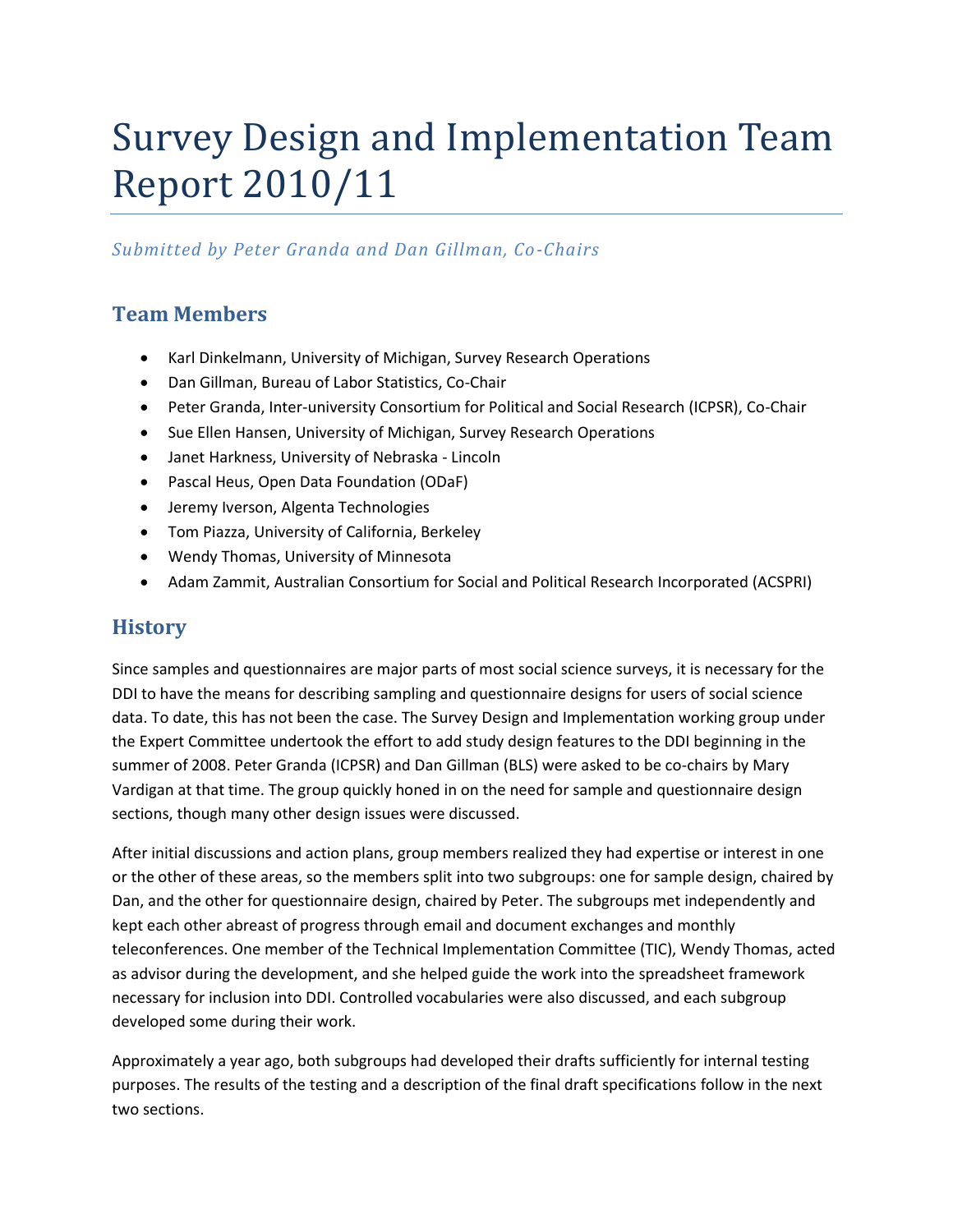# **Progress on Questionnaires**

A fully developed proposal for including a major revision in DDI to extend the specification directly into the broad area of questionnaire design and development in surveys is, we believe, ready for review by the Expert Committee. The subgroup also worked closely with Wendy Thomas of the TIC who provided advice and made final revisions to the spreadsheet used to model the recommendations. As Wendy herself described this initiative:

The goal is to create a section focused on questionnaire design and development that supports the following:

- Describe a development plan
- Prescribe the sequence for the development process
- Capture the results of the development process (individual steps and overall)

Our model concentrates on describing the specific workflow processes involved in designing questionnaires and testing them before fieldwork begins. Each process is associated with a specific development objective and includes new DDI elements and attributes to capture such activities as:

- Questionnaire reviews by cognitive experts
- Questionnaire evaluations by focus groups
- Testing of questionnaires through cognitive interviews
- Translations of questions between different languages
- Pretesting of the questions prior to implementing them in production mode
- Other activities

Wendy summed up the purpose of this model as follows:

This structure allows for an organization to use this section to capture the overall conceptual development plan, detail the process steps, and record the results of the development. At a minimum a description of a development plan purpose or objective plus any overall results can be captured by this section making it flexible enough to provide detail for organizing, performing, and capturing the results of a development process or simply noting that a generally described plan was completed successfully.

It is expected that the questionnaire development plan will be officially added to the DDI in the next (3.3) release.

### **Progress on Sampling**

The draft has made substantial progress from last year. The element set was divided into several parts: 1) elements for describing the frame in general; 2) elements for describing a sampling plan in general; 3) elements for describing the use of the frame and sampling plan in the methodology section of a study; and 4) a controlled vocabulary for defining specific one stage sampling methods, such as simple random